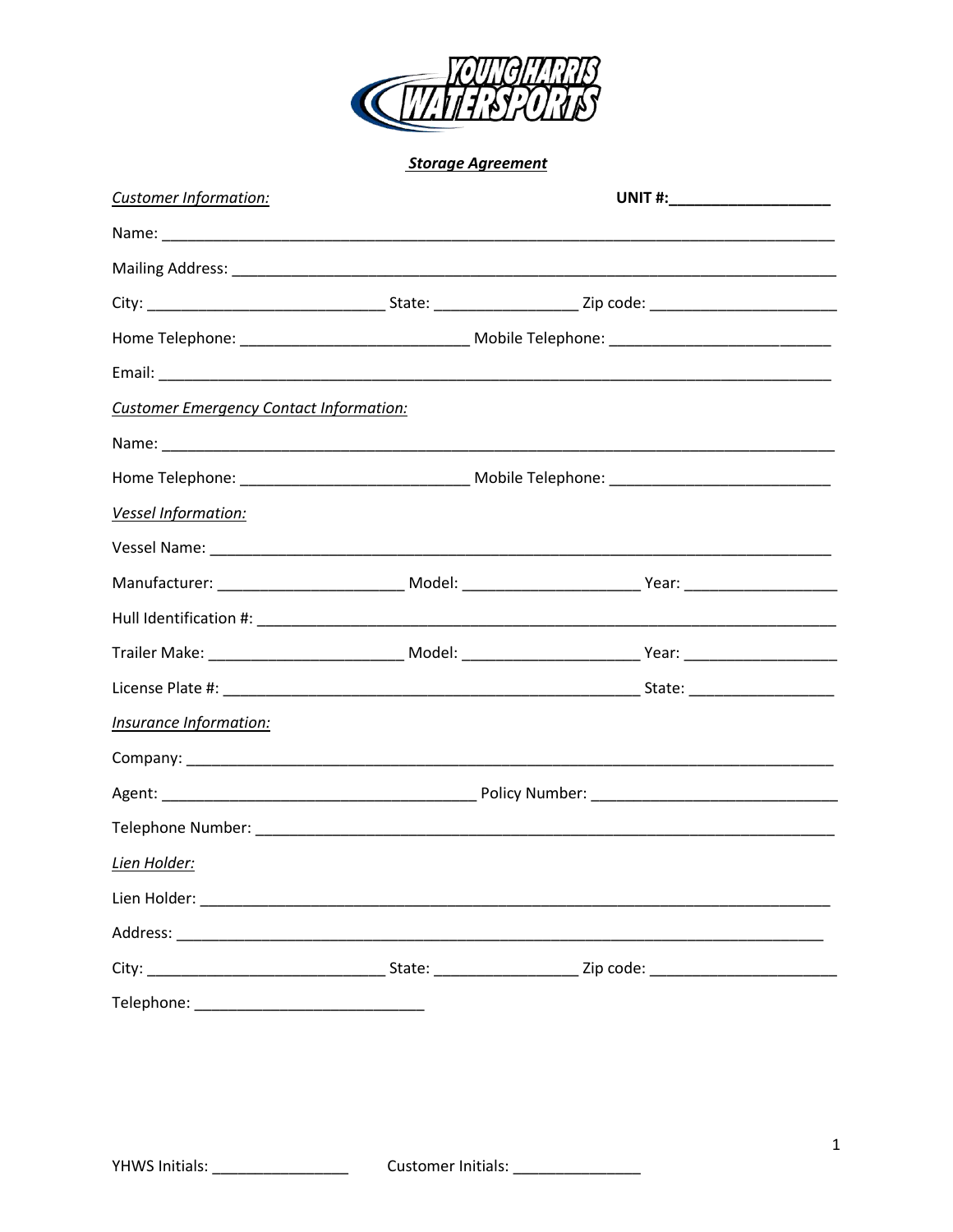

*Credit Card Authorization Form* 

| ALL Information is required:                                                                                                                                                                                                   |               |                                                                                                                                                                                                                                                                                                                                                                                                                                                                                                                                                                                                                                                                                 |  |  |
|--------------------------------------------------------------------------------------------------------------------------------------------------------------------------------------------------------------------------------|---------------|---------------------------------------------------------------------------------------------------------------------------------------------------------------------------------------------------------------------------------------------------------------------------------------------------------------------------------------------------------------------------------------------------------------------------------------------------------------------------------------------------------------------------------------------------------------------------------------------------------------------------------------------------------------------------------|--|--|
|                                                                                                                                                                                                                                |               |                                                                                                                                                                                                                                                                                                                                                                                                                                                                                                                                                                                                                                                                                 |  |  |
| Type of CC: $\bigcirc$ Visa                                                                                                                                                                                                    | () MasterCard | () American Express                                                                                                                                                                                                                                                                                                                                                                                                                                                                                                                                                                                                                                                             |  |  |
|                                                                                                                                                                                                                                |               |                                                                                                                                                                                                                                                                                                                                                                                                                                                                                                                                                                                                                                                                                 |  |  |
|                                                                                                                                                                                                                                |               |                                                                                                                                                                                                                                                                                                                                                                                                                                                                                                                                                                                                                                                                                 |  |  |
| Billing Zip Code: The Commission of the Contract of the Contract of the Contract of the Contract of the Contract of the Contract of the Contract of the Contract of the Contract of the Contract of the Contract of the Contra |               |                                                                                                                                                                                                                                                                                                                                                                                                                                                                                                                                                                                                                                                                                 |  |  |
|                                                                                                                                                                                                                                |               |                                                                                                                                                                                                                                                                                                                                                                                                                                                                                                                                                                                                                                                                                 |  |  |
|                                                                                                                                                                                                                                |               | How would you like to receive your receipt for monthly billing? $\bigcirc$ Email<br>$\bigcap$ Fax<br>( ) Mail                                                                                                                                                                                                                                                                                                                                                                                                                                                                                                                                                                   |  |  |
|                                                                                                                                                                                                                                |               |                                                                                                                                                                                                                                                                                                                                                                                                                                                                                                                                                                                                                                                                                 |  |  |
|                                                                                                                                                                                                                                |               |                                                                                                                                                                                                                                                                                                                                                                                                                                                                                                                                                                                                                                                                                 |  |  |
|                                                                                                                                                                                                                                |               |                                                                                                                                                                                                                                                                                                                                                                                                                                                                                                                                                                                                                                                                                 |  |  |
|                                                                                                                                                                                                                                |               |                                                                                                                                                                                                                                                                                                                                                                                                                                                                                                                                                                                                                                                                                 |  |  |
|                                                                                                                                                                                                                                |               |                                                                                                                                                                                                                                                                                                                                                                                                                                                                                                                                                                                                                                                                                 |  |  |
| Credit Card for charges made to my storage account.                                                                                                                                                                            |               | give authorization to Young Harris Water Sports to charge my                                                                                                                                                                                                                                                                                                                                                                                                                                                                                                                                                                                                                    |  |  |
| and authorized service repair orders.<br>declined.                                                                                                                                                                             |               | Company/Customer. I certify that Young Harris Water Sports is authorized to debit the account for any charges placed to my<br>storage account, which may include storage charges as outlined in my Storage Terms and Conditions, items/services requested<br>I Certify, that in the event that any such debit is declined, I agree to have my storage account paid in full within the week it was<br>I Certify, that I authorize Young Harris Water Sports too initiate debits to the credit card to pay for purchases and storage fees, I<br>certify that this authorization shall remain in full force and effect and the authority herein given to Young Harris Water Sports |  |  |
| shall not affect any action taken prior to receipt of such notice.                                                                                                                                                             |               | shall remain irrevocable until Young Harris Water Sports receives written notice of revocation of such authority. Revocation                                                                                                                                                                                                                                                                                                                                                                                                                                                                                                                                                    |  |  |
|                                                                                                                                                                                                                                |               | I understand that my Credit Card number will be stored at Young Harris Water Sports in my storage file.                                                                                                                                                                                                                                                                                                                                                                                                                                                                                                                                                                         |  |  |
|                                                                                                                                                                                                                                |               | By signing this form, you authorize Young Harris Water Sports to charge your card as outlined above.                                                                                                                                                                                                                                                                                                                                                                                                                                                                                                                                                                            |  |  |
|                                                                                                                                                                                                                                |               | Cardholder Signature: etc. but also a series and contact the control of the control of the control of the control of the control of the control of the control of the control of the control of the control of the control of                                                                                                                                                                                                                                                                                                                                                                                                                                                   |  |  |
|                                                                                                                                                                                                                                |               |                                                                                                                                                                                                                                                                                                                                                                                                                                                                                                                                                                                                                                                                                 |  |  |
|                                                                                                                                                                                                                                |               |                                                                                                                                                                                                                                                                                                                                                                                                                                                                                                                                                                                                                                                                                 |  |  |
|                                                                                                                                                                                                                                |               | 2                                                                                                                                                                                                                                                                                                                                                                                                                                                                                                                                                                                                                                                                               |  |  |
| YHWS Initials: __________________                                                                                                                                                                                              |               | Customer Initials: ________________                                                                                                                                                                                                                                                                                                                                                                                                                                                                                                                                                                                                                                             |  |  |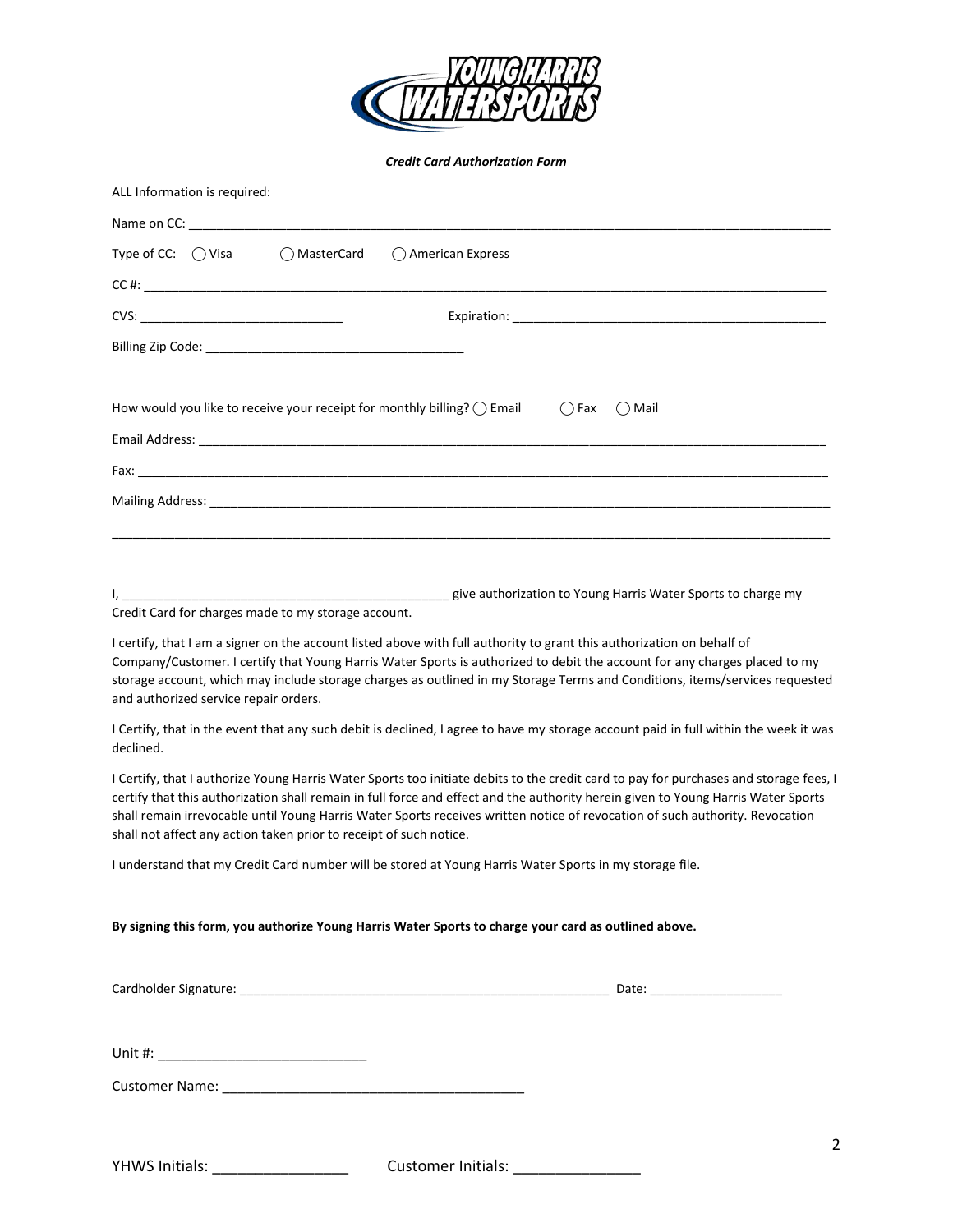

# *Terms and Conditions*

| This agreement is entered into this day of                                   |    | by and between Young Harris Water Sports, 1525 |
|------------------------------------------------------------------------------|----|------------------------------------------------|
| Mining Gap Road, Young Harris, GA 30582 herein referred to as "Landlord" and |    |                                                |
|                                                                              |    | herein referred to as                          |
| "Customer" subject to the terms and conditions below.                        |    |                                                |
| Duration:                                                                    |    |                                                |
| This storage agreement is for a period from                                  | to |                                                |

## *Renewal of Storage Agreement:*

The storage agreement will automatically renew for a 12 month period if neither party notifies in writing the other at least 30 days before the end date listed above in the "Duration" article. When the contract renews, it will renew at the advertised rates on the date of renewal. All existing conditions and space involved at the time of renewal will remain the same.

### *Late Payment:*

All rental invoices are due upon receipt. Payment received after the last day of the month will be considered late. An additional \$10.00 fee will be added to that payment cycle. The Landlord has a lien on the property stored in a leased space the day the rent is unpaid and due. The property stored in the leased space may be sold to satisfy the lien if the occupant is in default, as per Georgia Law.

### *Storage Agreement Not Transferable:*

Tenant agrees not to let, sublet, or assign the whole, or any part of the premises without written consent of the Landlord.

### *Vessel Insurance:*

Customer warrants that the vessel is insured for liability. Customer agrees that the customer will be held responsible for all damages the vessel may cause by any means to other vessels at Young Harris Water Sports or to Young Harris Water Sports structures, equipment, or facilities. Customer agrees to have the vessel covered including hull coverage, indemnity, and liability. Customer agrees to release and discharge Landlord from any and all responsibility or liability for injury (including death), loss, or damage to persons or property in connection with Landlord Facility. This release and discharge shall cover without limitation any loss or damage resulting from Landlord's employees parking, driving, operating or hauling customer's vessel, vandalism, theft, fire, hail, wind, collision, ice, rain, or any other act of God.

### *Permission to Store Vessel:*

By terms of this storage agreement, Customer shall be allowed to store/park the above described vessel at Young Harris Water Sports. Customer agrees that the Landlord shall designate the location of the storage space. Landlord may refuse to rent storage space to any person for any reason. Customer shall be responsible for properly securing the vessels equipment and customer shall be responsible for articles left in/on vessel.

### *Permission to Board Storage Vessel:*

While the vessel is in dry storage, only the vessel owner and Young Harris Water Sports Staff shall be allowed on vessel. Customer hereby acknowledges that Landlord assumes no responsibility for the care, protection, or security of the boat's gear, equipment, appurtenances and contents.

## *Access and Landlords Right to Use:*

Customer shall recognize that access to Young Harris Water Sports may be limited on occasion by capacity factors beyond the Landlord's control. The Landlord does not guarantee access by terms of the storage agreement either implies or stated. Landlord shall not be obligated to remain open for business 7 days a week and reserves the right to set its business hours with regard to seasonal changes in daylight hours and existing weather conditions.